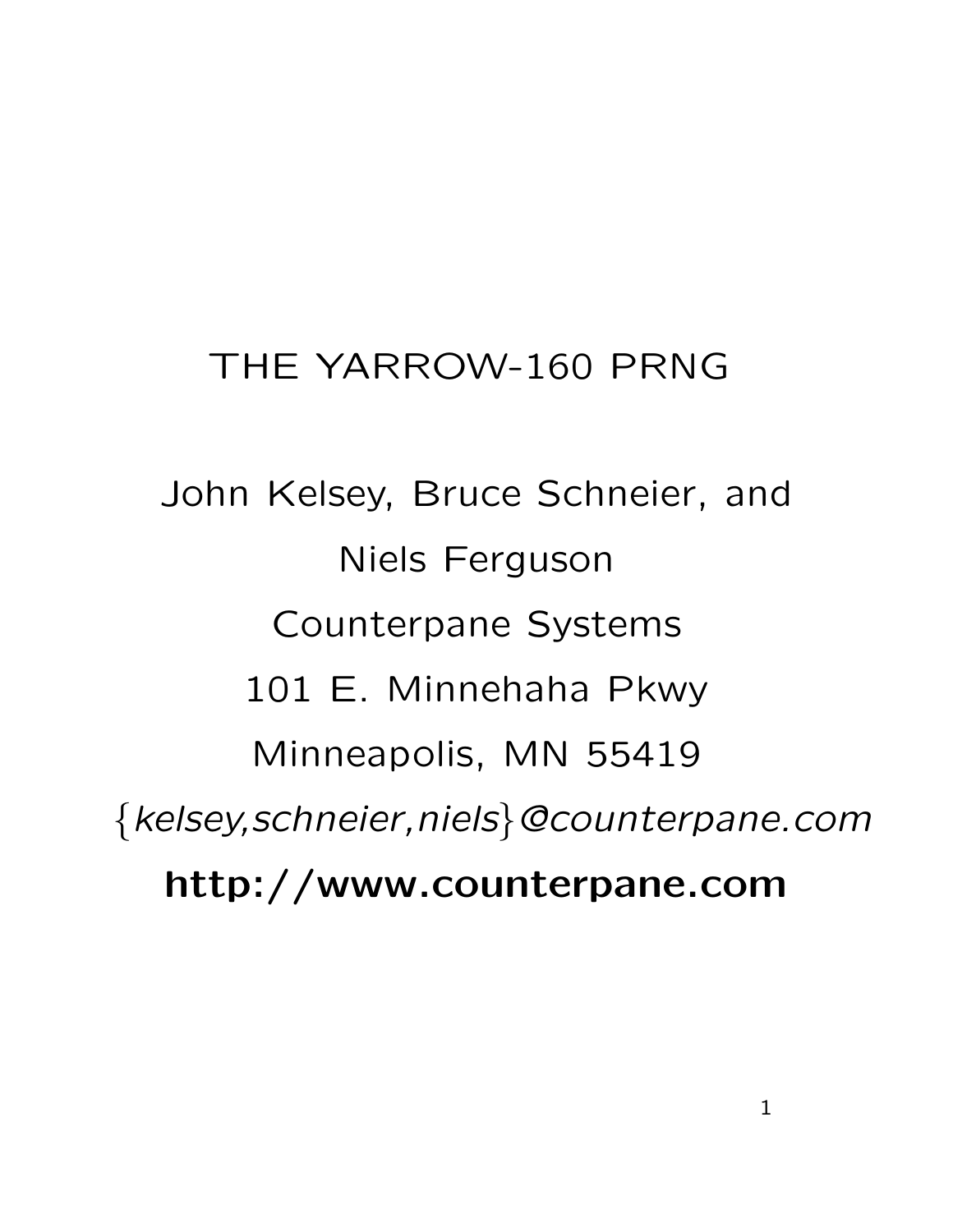## OVERVIEW OF TALK

- 1. Introduction and Context
- 2. Design Philosophy and General PRNG Structure
- 3. Design of Yarrow-160 and Resistance to Attacks
- 4. Open Issues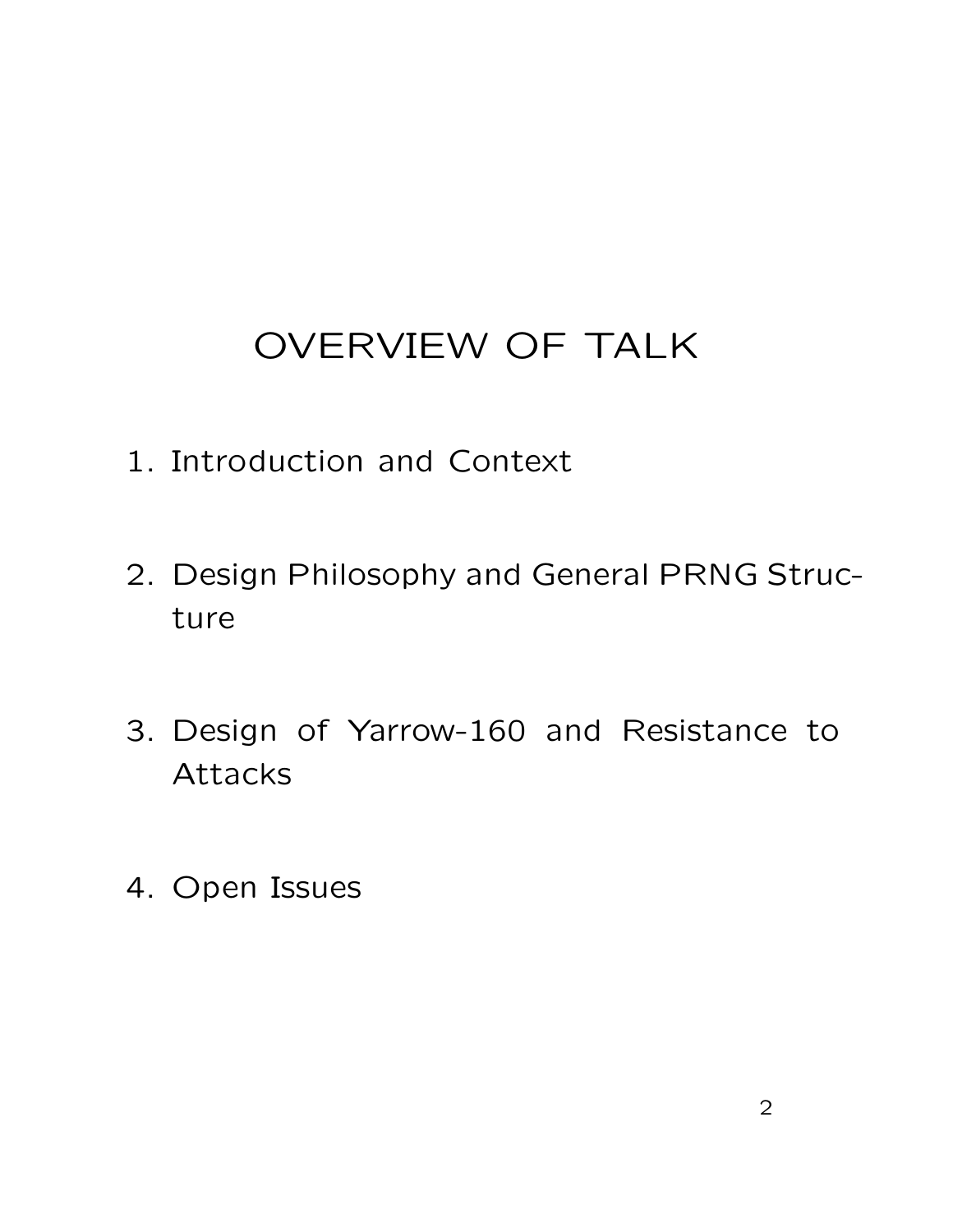# INTRODUCTION

• Cryptography requires RANDOM numbers.

**–** Keys, IVs, Nonces, etc.

- Deterministic computers designed to be predictable, not random.
	- **–** But they can often **observe** nondeterministic behavior in their own hardware.
- Possible solutions:
	- 1. Add random number generator (RNG) hardware to computers.
	- 2. Use Pseudorandom Number Generators (PRNGs)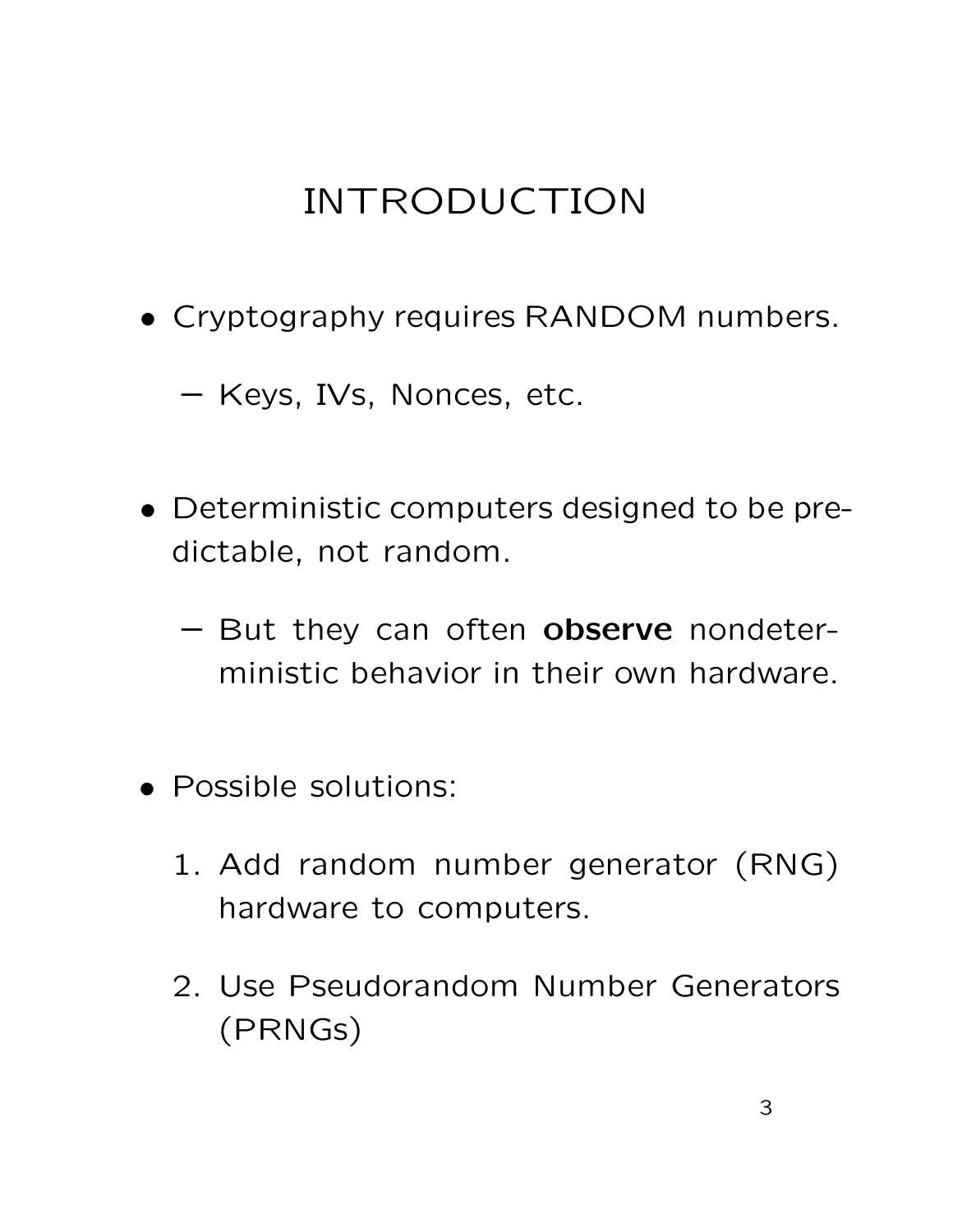#### PRNGs and PSEUDORANDOM NUMBERS

- A PRNG is an algorithm that:
	- 1. Collects UNPREDICTABLE VALUES from operations of computer.
	- 2. Uses them to derive or update an unguessable KEY.
	- 3. Uses key to generate PSEUDORANDOM NUMBERS.
		- **–** Deterministic; outputs are function of KEY.
		- **–** Computationally infeasible to distinguish outputs from random without knowledge of KEY.
		- **–** Usually based on other cryptographic mechanism, e.g. block cipher.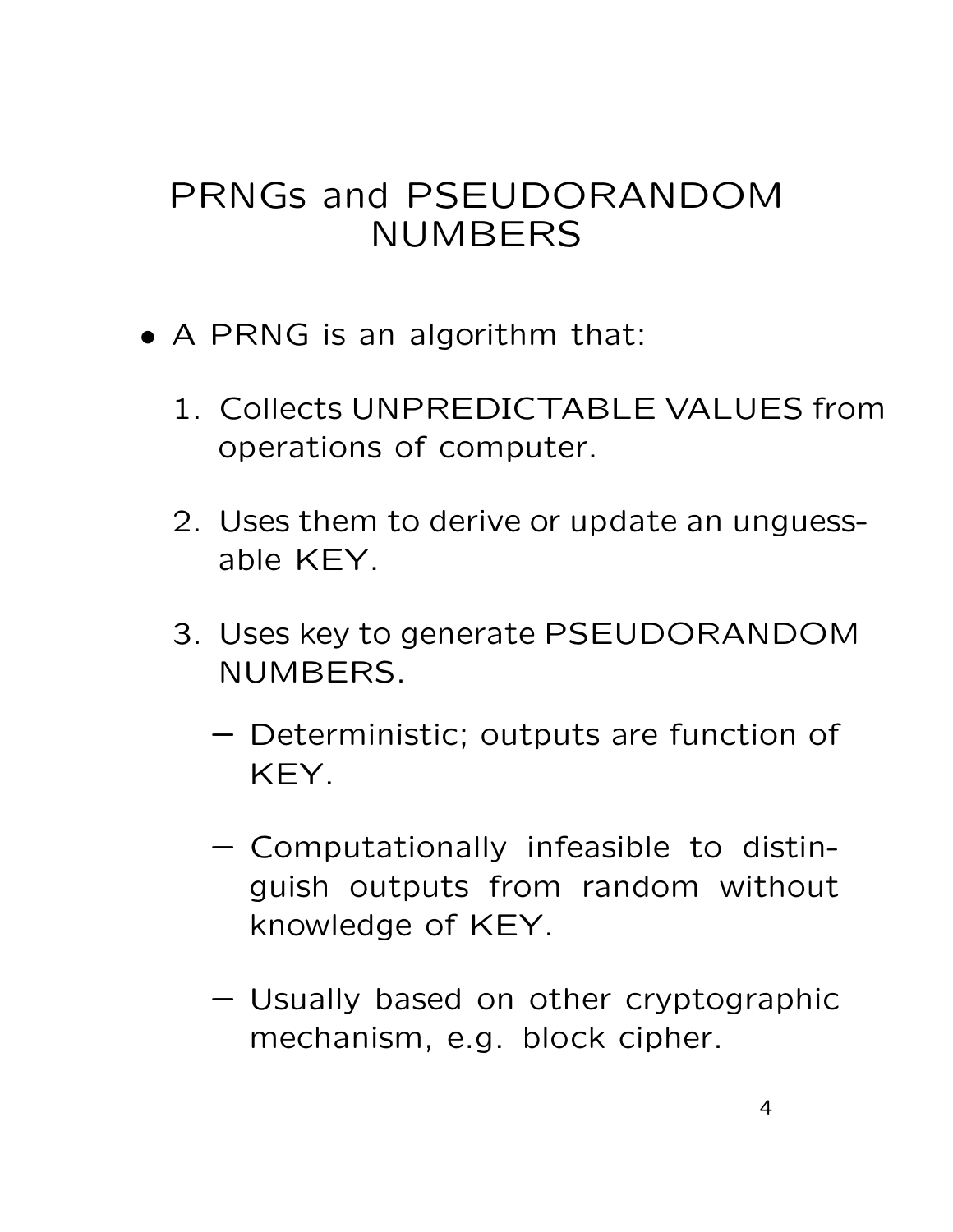#### TWO COMPETING DESIGN PHILOSOPHIES

- 1. Entropy Queues: PGP, /dev/random, Cryptlib
	- Assume sufficient entropy for all outputs.
	- Task of PRNG is to distill out entropy and queue it up for use.
	- When don't see sufficient entropy, shut down or generate pseudorandom outputs.
- 2. Pseudorandom Generators: ANSI X9.17 Key Generator, RSAREF PRNG, Yarrow
	- Collect and distill sufficient entropy for a KEY.
	- Generate pseudorandom outputs from KEY.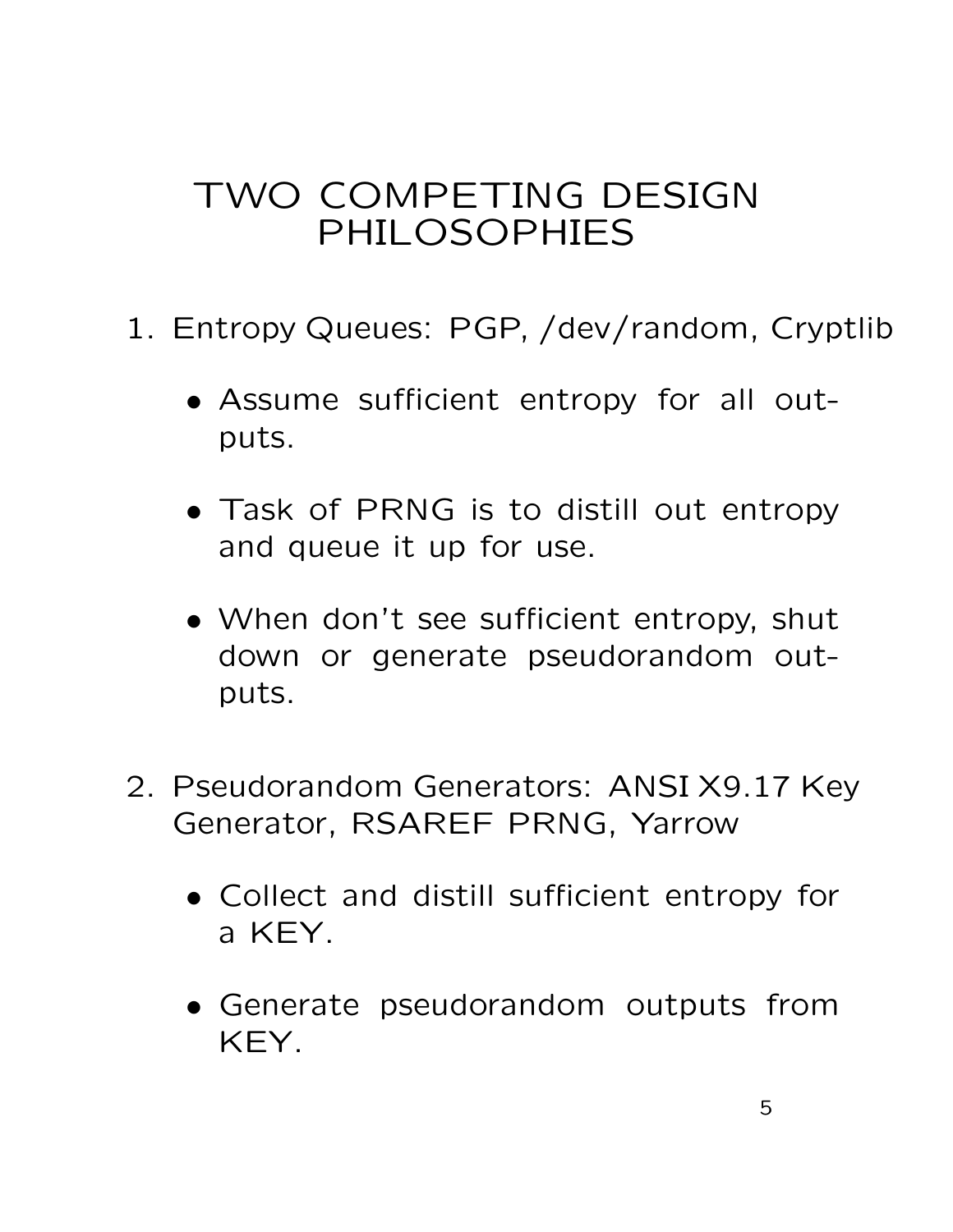## YARROW DESIGN PHILOSOPHY

- Once we have unguessable KEY, it's easy to generate random-looking bits.
- Hard problems are:
	- 1. Getting sufficient entropy for initial KEY.
	- 2. Measuring entropy to know when it's sufficient.
	- 3. Reseeding to recover from compromise.
	- 4. Surviving attacker-control over some entropy sources.
- Attack-Oriented Design—base specific design on known attacks.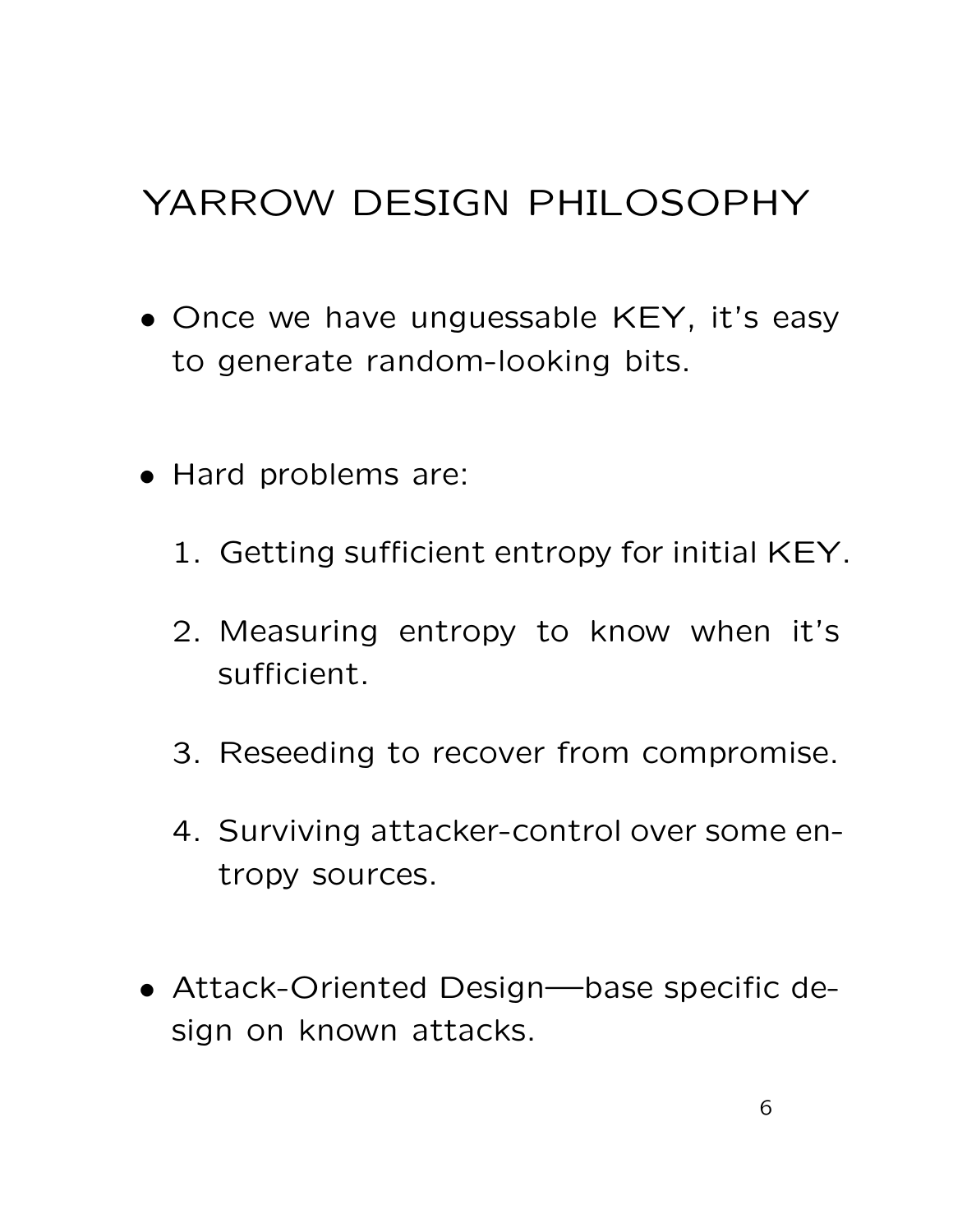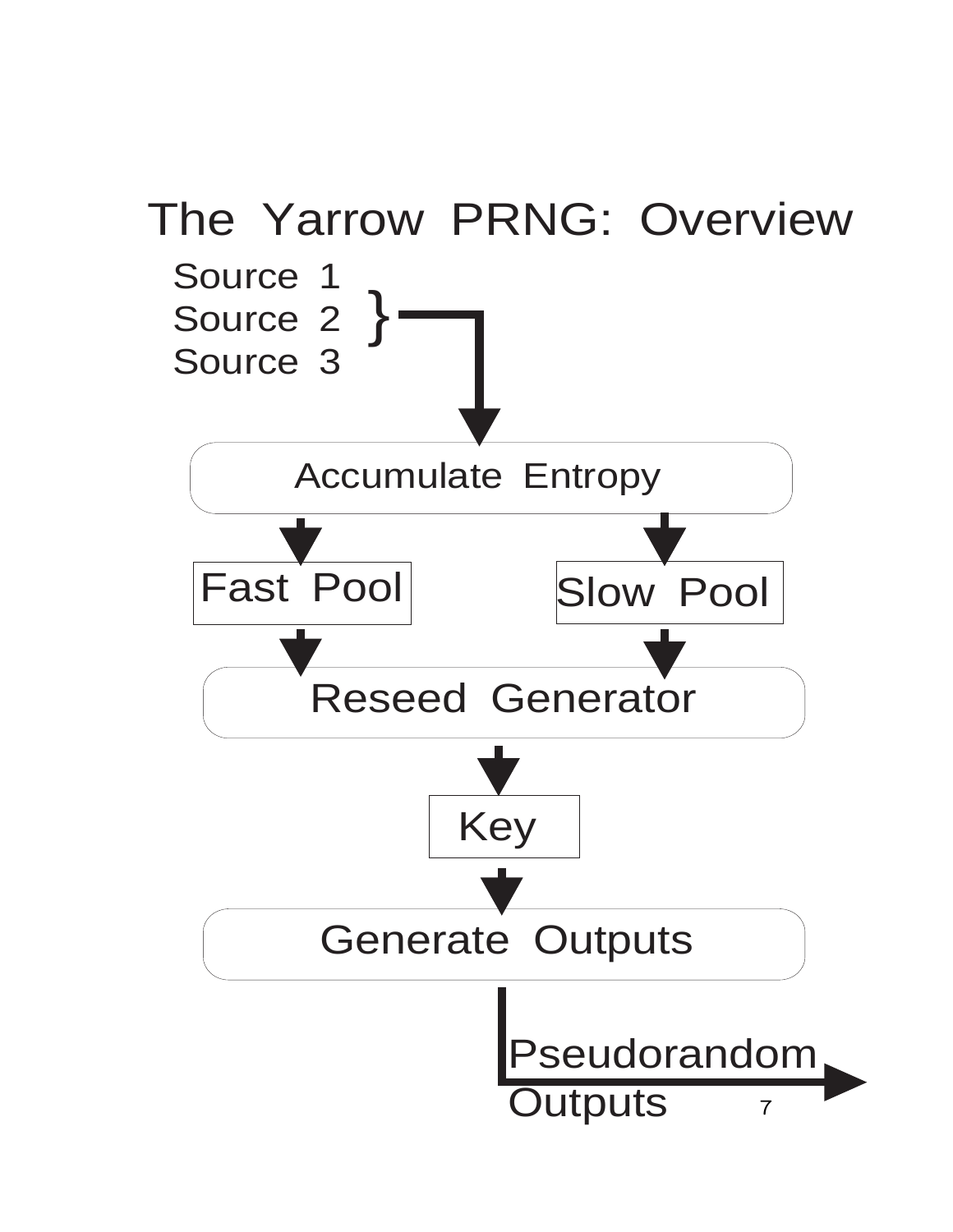#### THE GENERALIZED YARROW DESIGN: COMPONENTS

- SOURCES provide entropy to the PRNG.
- Entropy is accumulated into the POOLS.
- Each pool keeps a running ENTROPY ES-TIMATE from each source.
- When a pool estimates it has enough entropy, it RESEEDS.
- RESEEDING updates the KEY from one or both POOLS.
- The KEY is used to GENERATE PSEUDO-RANDOM OUTPUTS.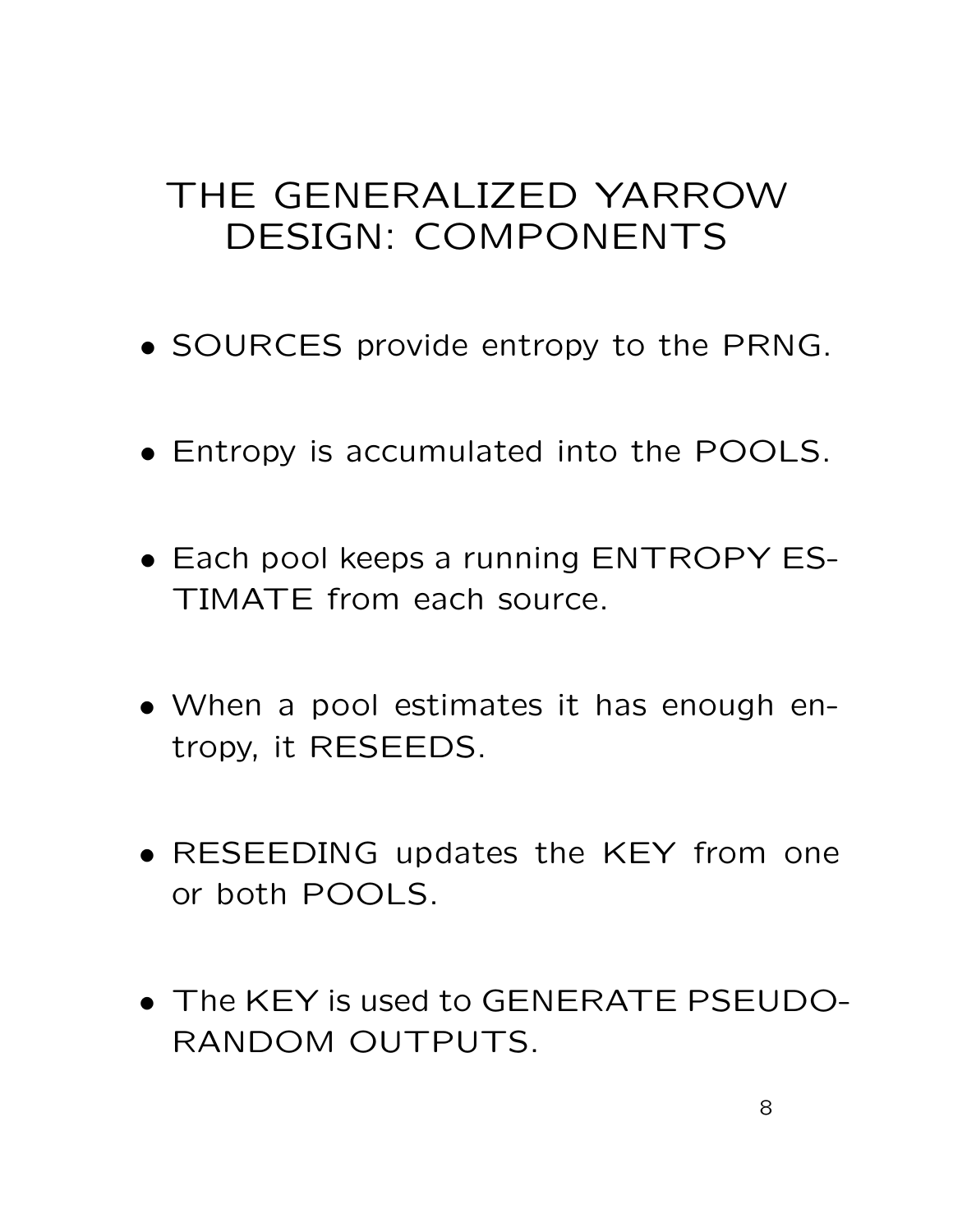#### Cryptanalytic Attacks on Yarrow-Type PRNGs

- 1. **Guessed Entropy**—Guess inputs more easily than expected.
- 2. **Direct Cryptanalysis**—Cryptanalyze generator mechanism.
- 3. **Input-Based**—Attack based on knowledge/contro over inputs.
- 4. **Compromise Extension**—Compromise PRNG state, then extend effects as far as possible.
	- (a) Iterative Guessing
	- (b) Backtracking
	- (c) Too-Slow Reseeding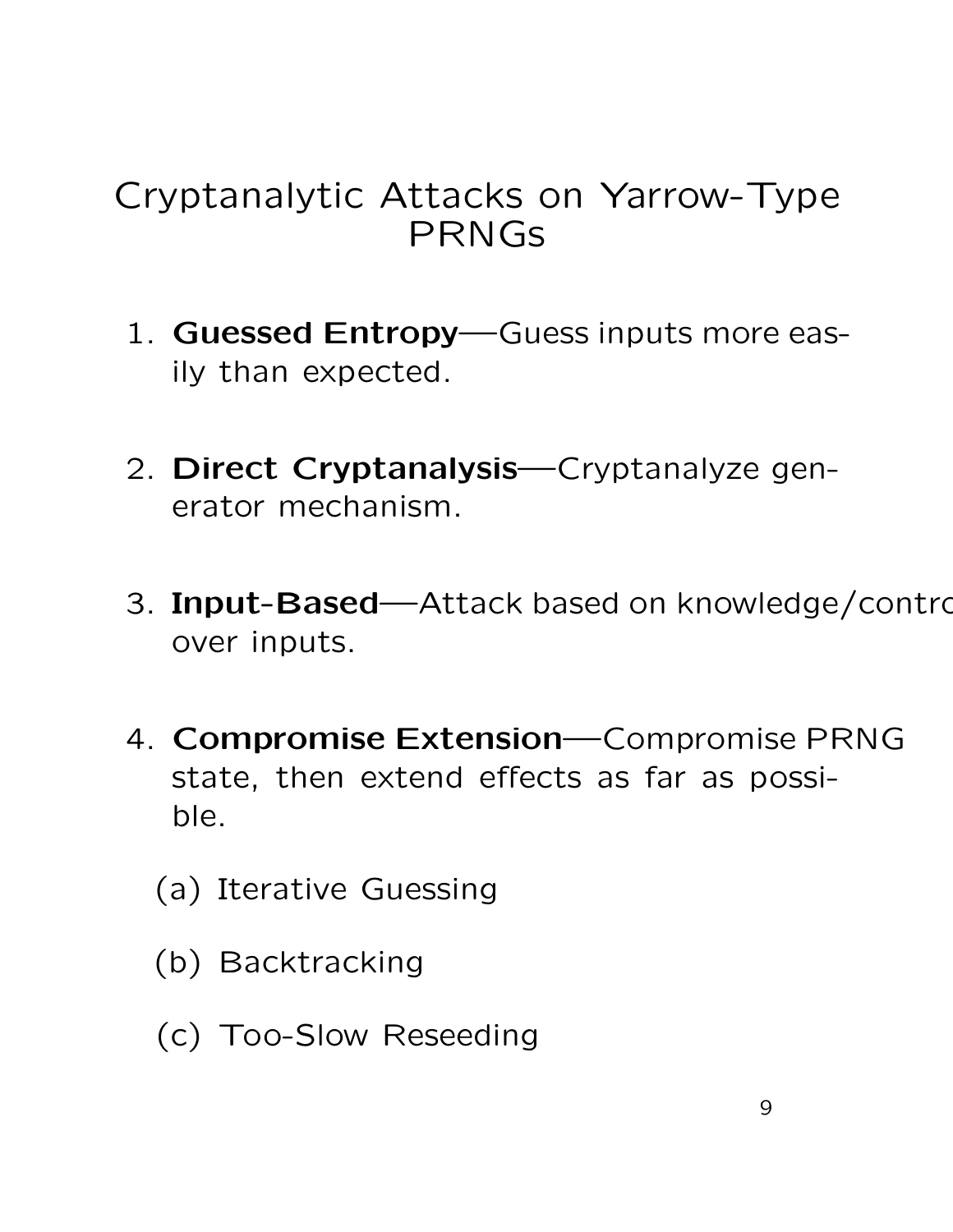## ENTROPY AND SOURCES

- Treat different sources of entropy separately, e.g.:
	- 1. Keyboard timings.
	- 2. Packet arrival timings.
	- 3. Microphone inputs.
- Estimate entropy from each source based on that source's properties.
- Sources are implementation-dependent.
- Good selection and entropy estimation of sources necessary to resist entropy-guessing attacks.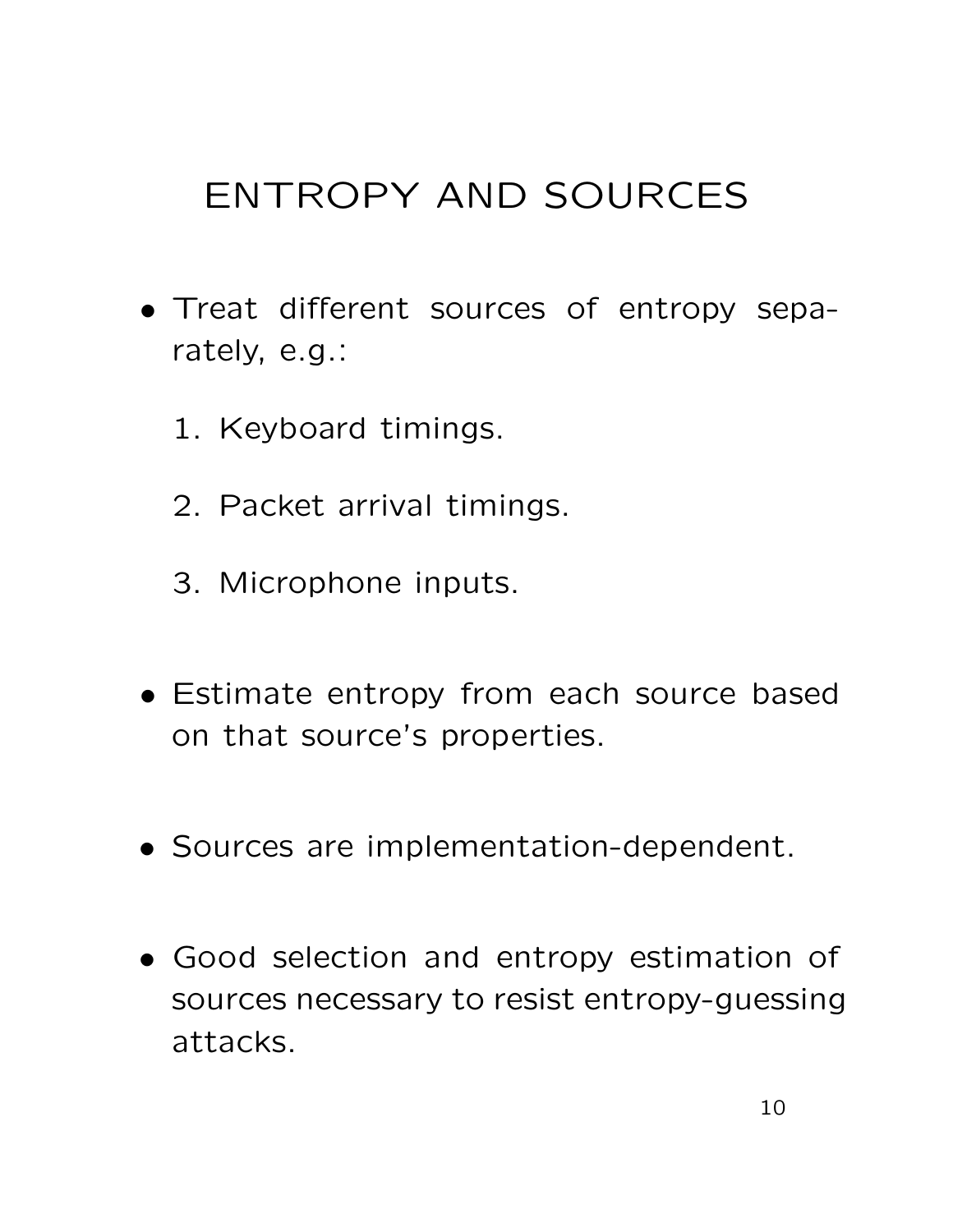### ACCUMULATING ENTROPY IN POOLS

- Each pool keeps running hash of all inputs since last reseed.
- Each pool keeps estimate of entropy from each source.
- Fast pool reseeds often, to quickly recover from compromise.
- Slow pool reseeds rarely, to almost certainly recover from compromise.
- Hash used in pools must resist chosen-input attacks.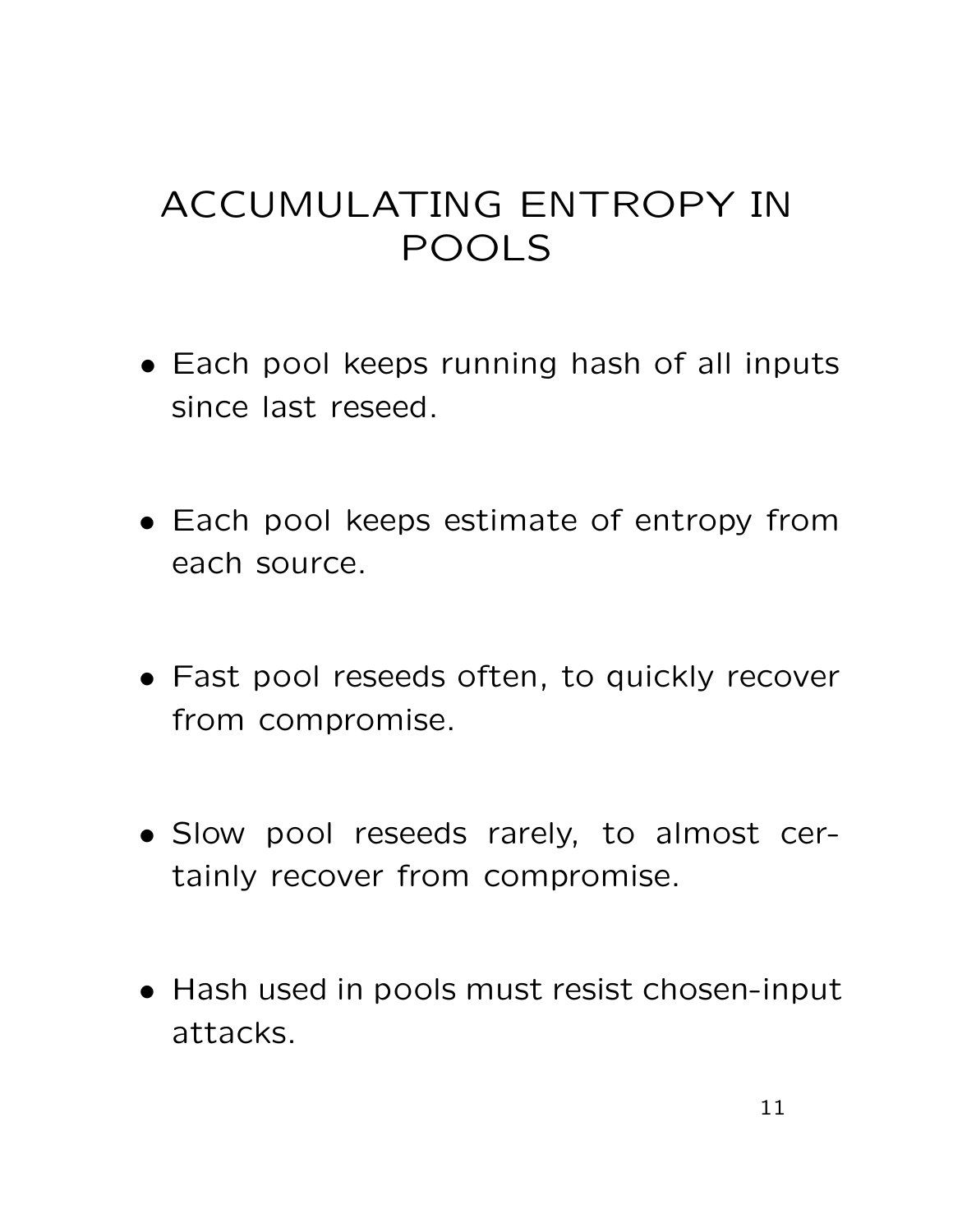#### RESEEDING

- New key is function of both key and pool.
- Reset entropy estimates in pool after reseeding.
- Reseed can be made computationally expensive to resist entropy-guessing attacks.
- Reseeding must wait until we can reseed with unguessable seed.
	- **–** Otherwise, vulnerable to iterative guessing attack.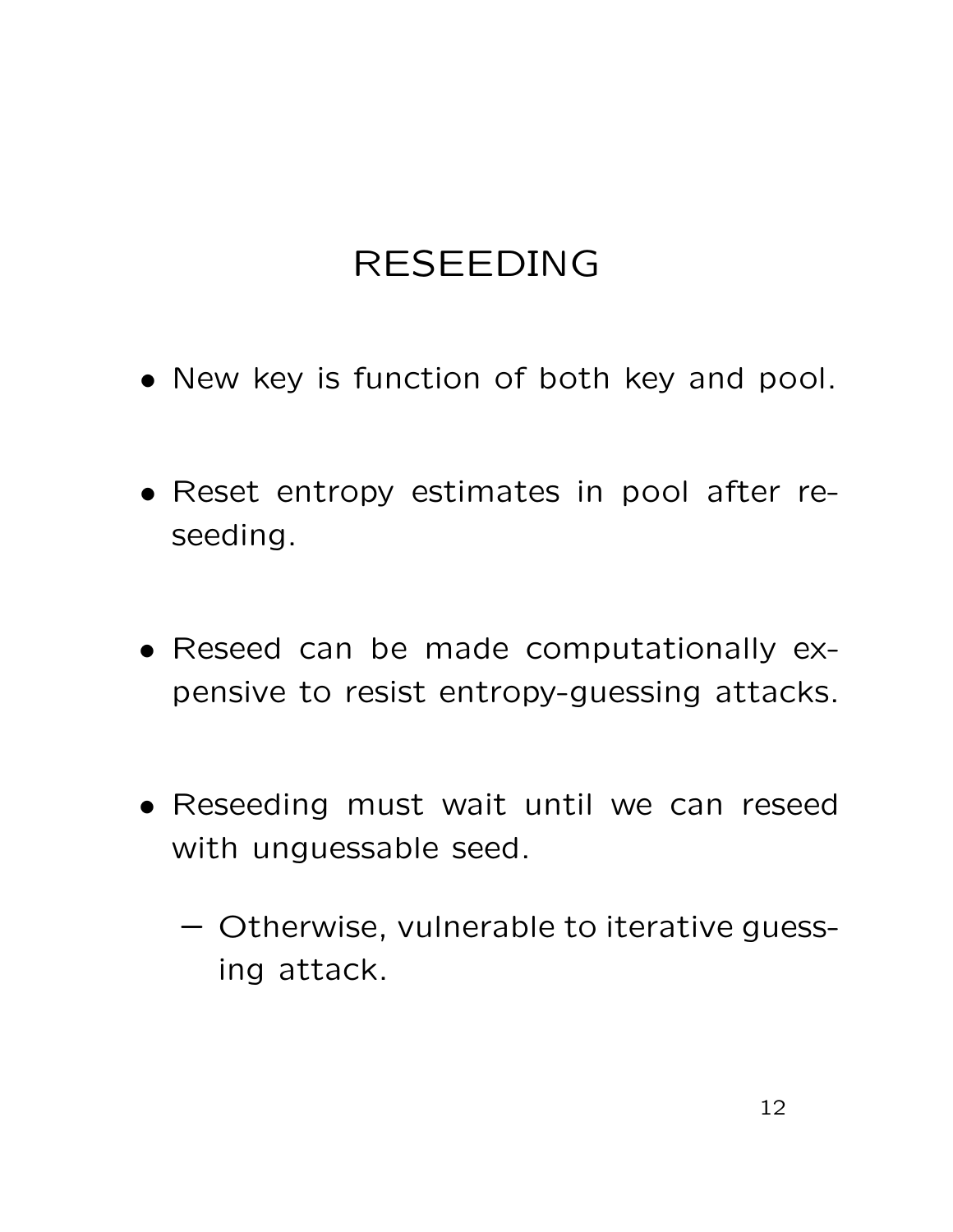# OUTPUT GENERATION

- Generate pseudorandom outputs from key.
- Must resist backtracking after compromise.
- Must resist direct cryptanalysis of outputs.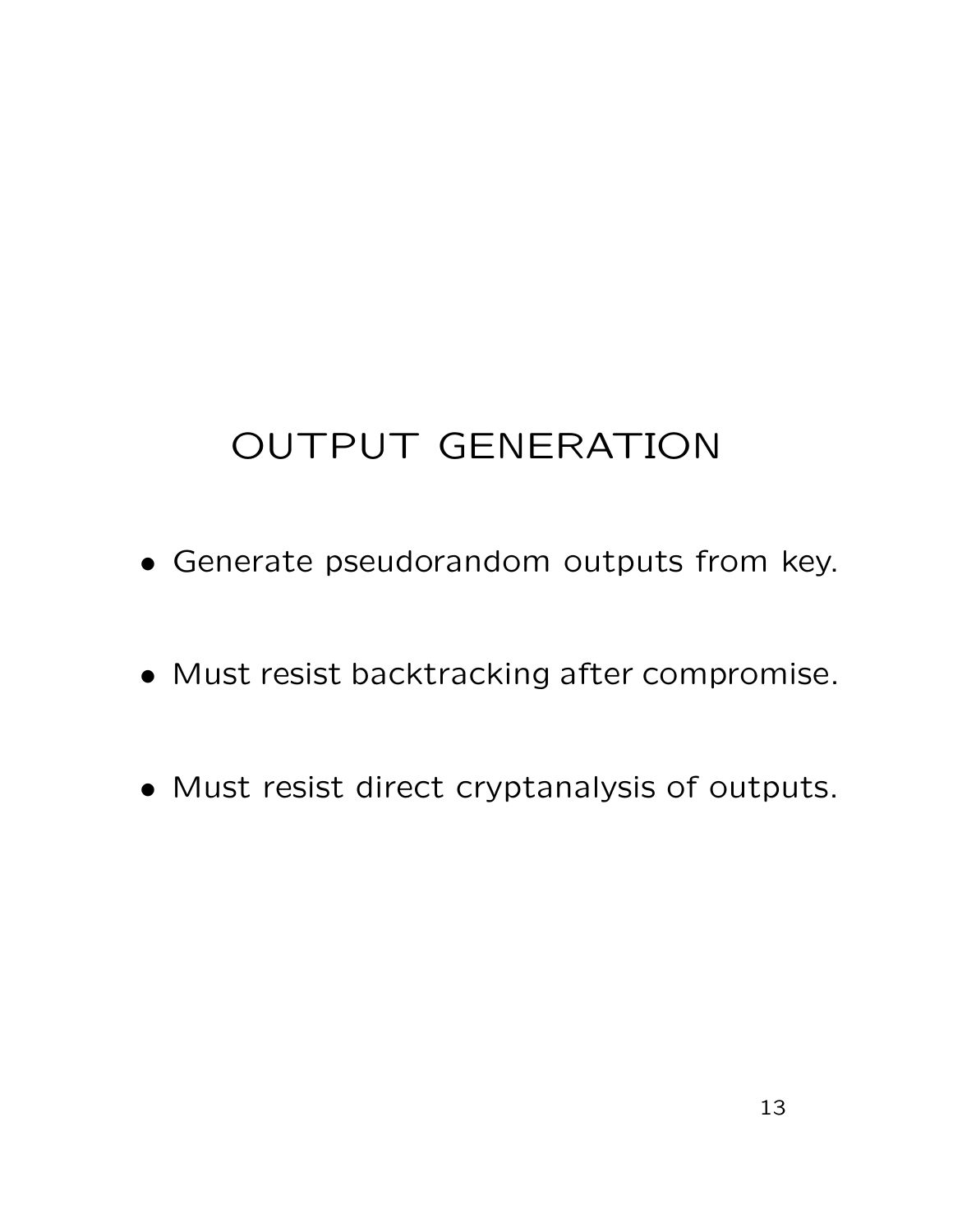## YARROW-160 COMPONENTS

- Specific sources amd entropy estimates implementation dependent.
- Entropy Accumulation done with SHA1.
- Pools are SHA1 hashing contexts.
- Reseed using SHA1 and triple-DES.
- Key is a three-key triple-DES key.
- Generate pseudorandom outputs using triple-DES in counter-mode.
- **Design security is 160 bits.**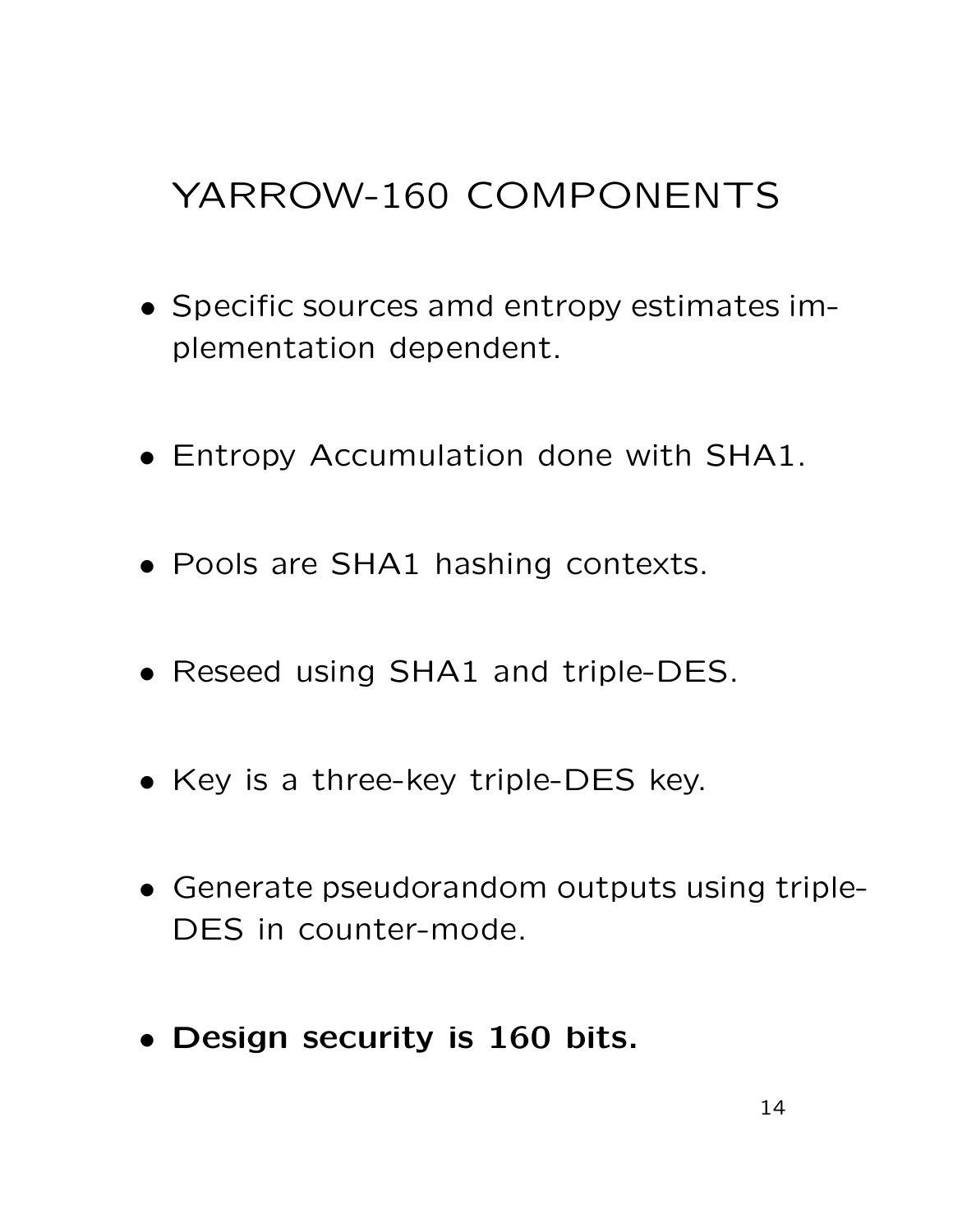#### YARROW-160 RESEEDING WITH SHA1

- Reseed may be made computationally expensive.
- Reseed works as follows:
	- 1. Generate 20 bytes of output and hash into pool.
	- 2. Let  $X_0$  = hash of pool.
	- 3. For  $i = 1$  to n, let  $X_i = SHA(X_{i-1})$ .
	- 4. Extend  $X_n$  to 168 bits and use as new key.
	- 5. Reset counter C to zero.
	- 6. Reset all entropy estimates in pool(s) used to zero.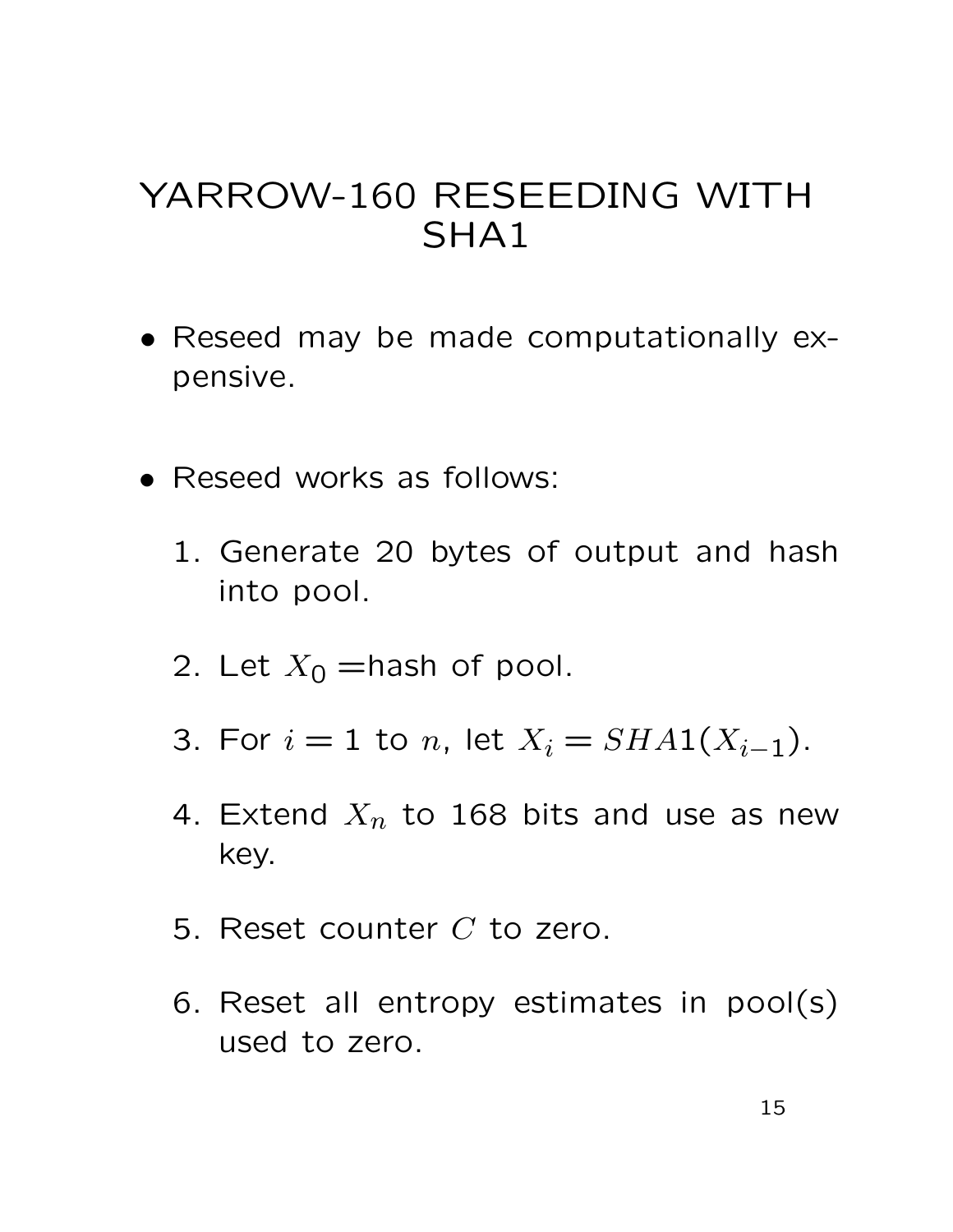### GUESSING PAST RESEED LIKE A DICTIONARY ATTACK

- If insufficient entropy in pool (like too-short password), can guess.
- Include timestamp at reseed as form of "salt."
- Include key+pool in reseed; both needed to learn new key.
- Make reseed expensive to make guessing entropy more expensive.
- Reseed slow pool using fast pool contents as well. (Slow pool reseed is last chance to recover from compromise.)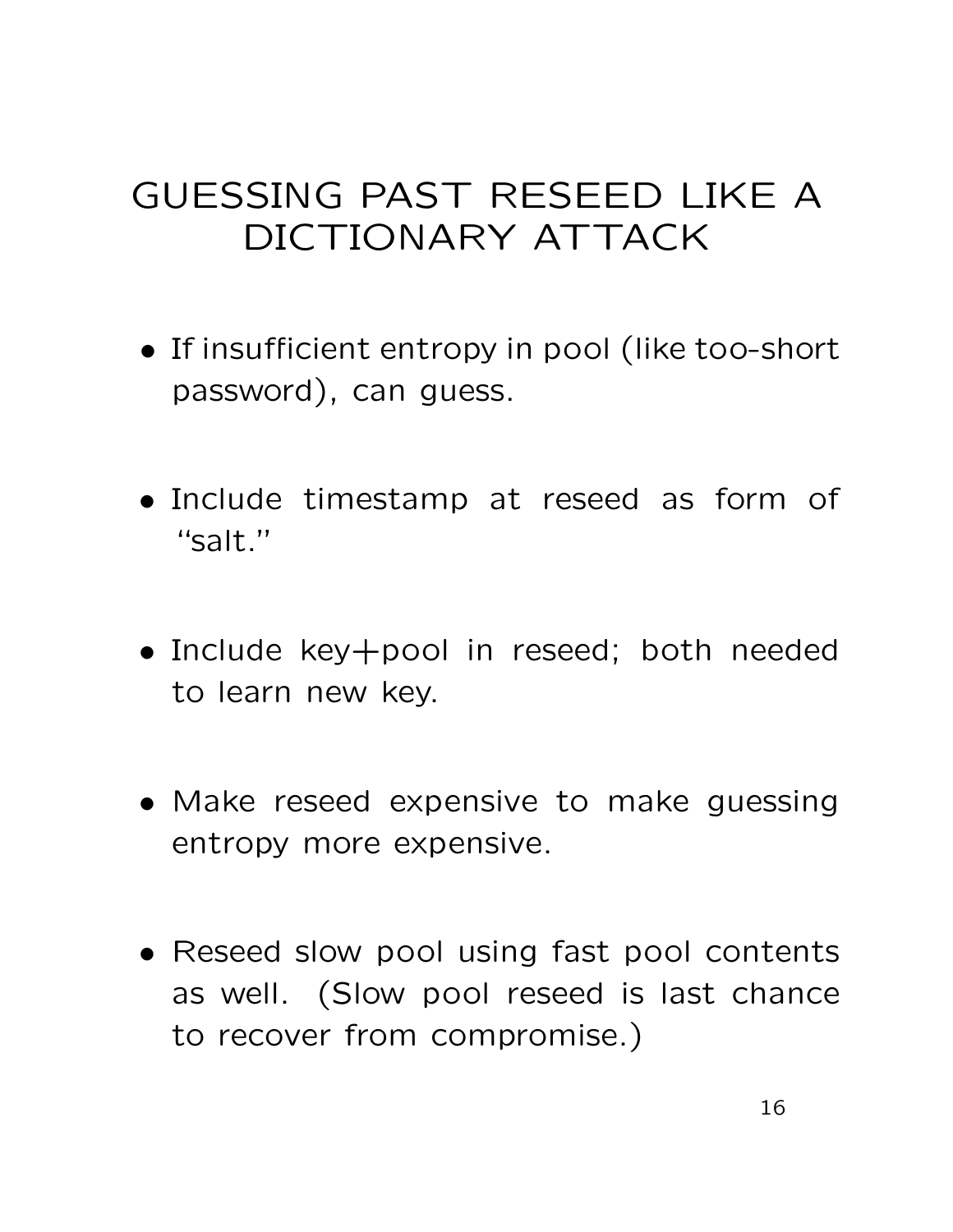### YARROW-160 ACCUMULATES ENTROPY WITH SHA1

- Indistinguishable from full entropy.
	- **–** If we ever see pair of distinct input sequences resulting in same pool, we have hash collision.
- Resistant to chosen-input attacks.
	- **–** Hashes designed with user chosen-input attacks in mind.
- Efficient.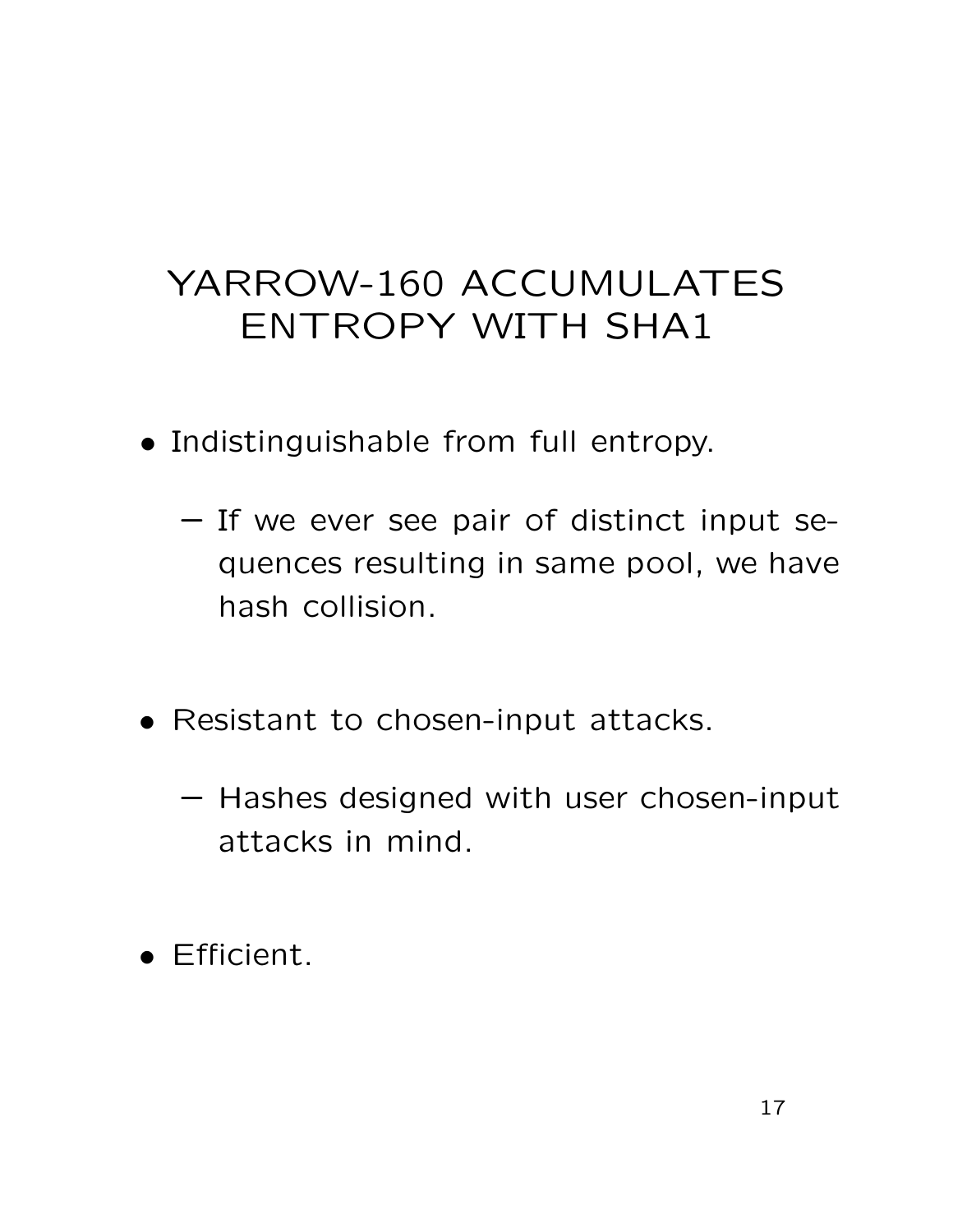### YARROW-160 FAST POOL

- Purpose: reseed quickly in event of compromise. If enough entropy, should resume secure PRNG operations as quickly as possible. **Resist attacks based on too-slow reseeding.**
- Rule: Reseed when any source estimate reaches 100 bits.
- Typically use computationally cheap reseed.
- Reset all estimates in fast pool to zero after reseed.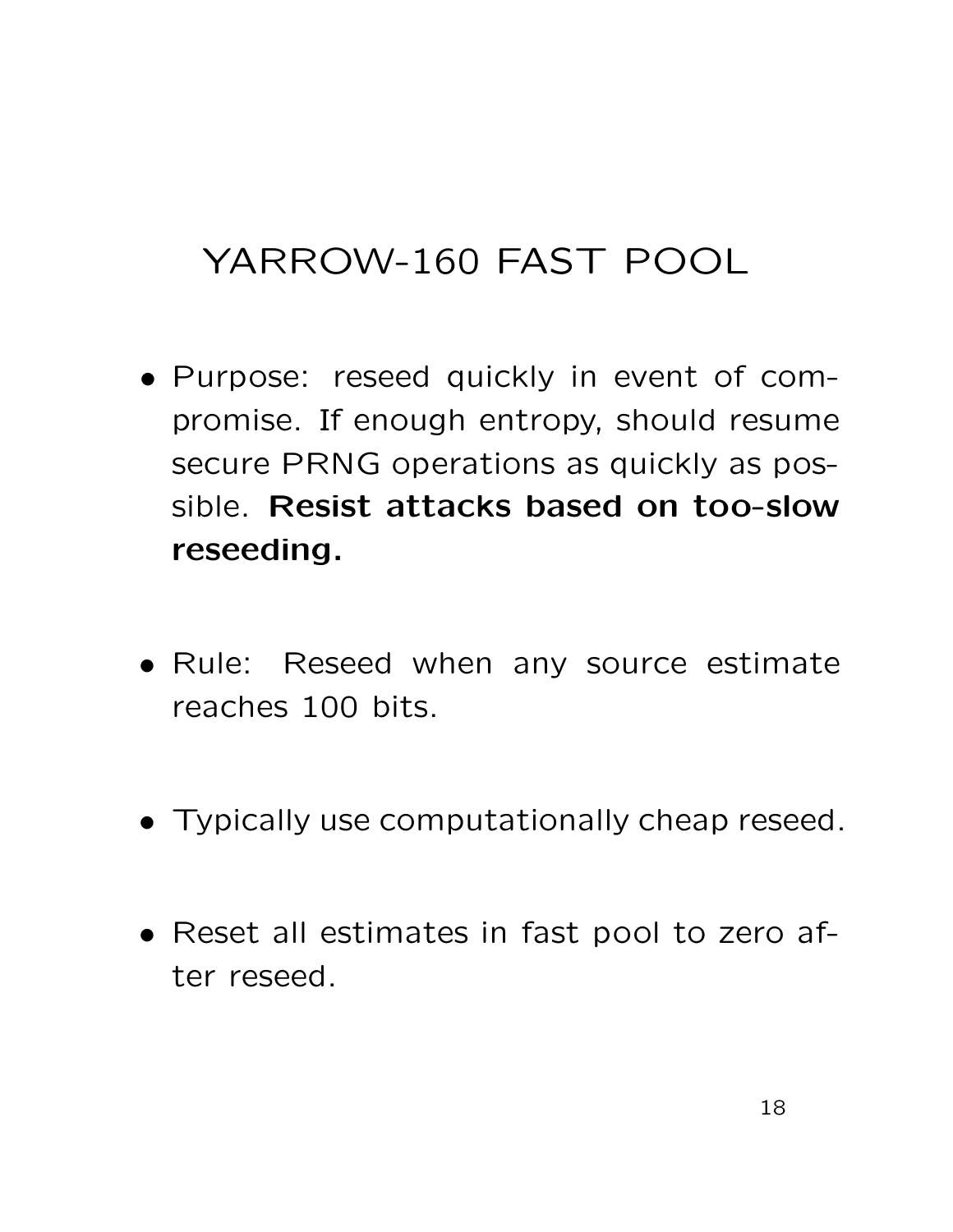## YARROW-160 SLOW POOL

- Purpose: eventually reseed securely in event of compromise. Even if estimates are optimstic, should still reseed securely. **Resist iterative guessing attacks.**
- Rule: Reseed when any two sources reach 160 bits.
- Reseed includes data in fast pool.
- Typically use computationally expensive reseed.
- Reset all estimates in both pools to zero after reseed.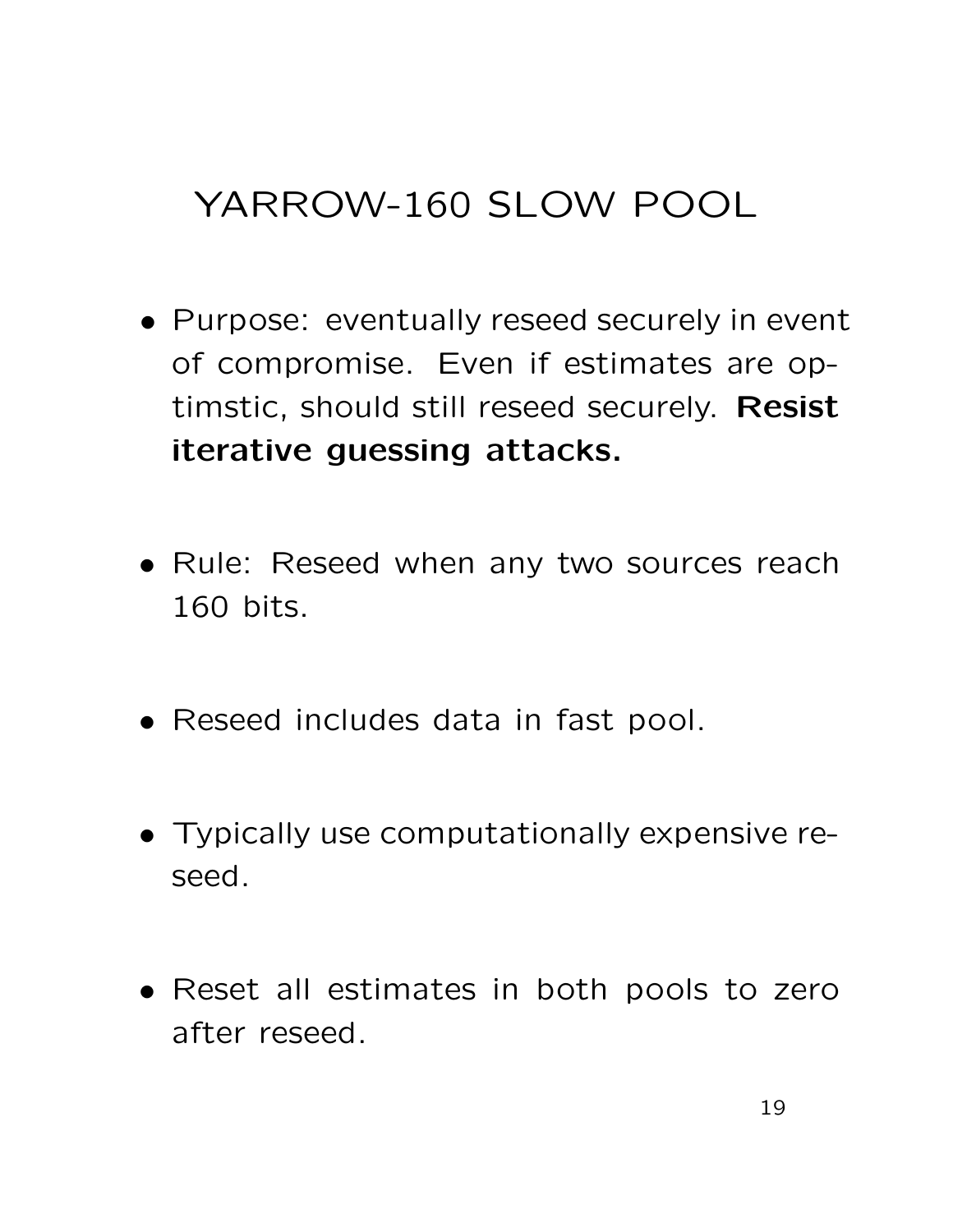## RESISTANCE TO ITERATIVE GUESSING ATTACKS

- If estimates about best source accurate, fast pool reseeds are enough.
- If not, slow pool reseeds should eventually reseed securely.
- If all estimates far too optimistic, nothing can save PRNG from attack.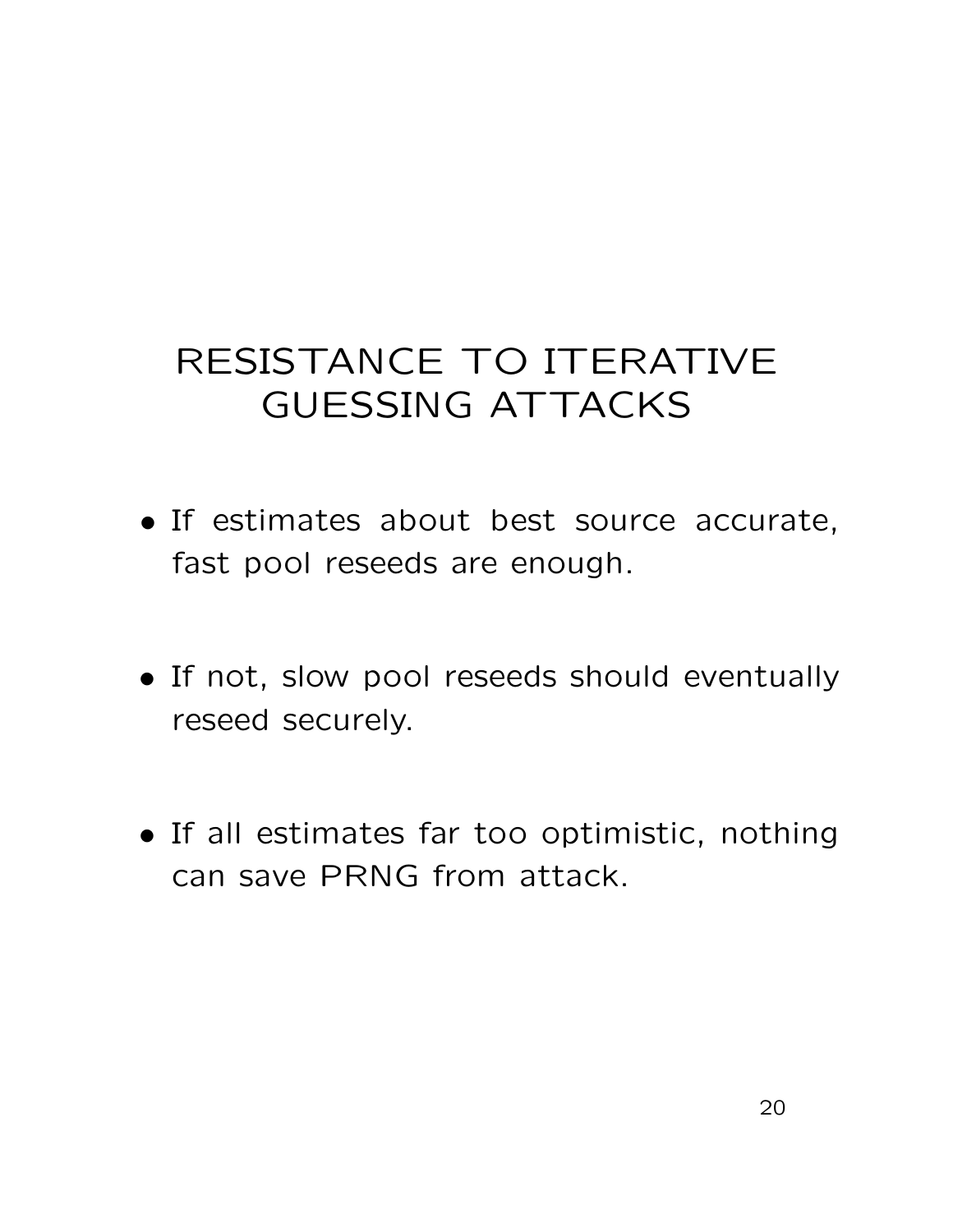#### YARROW-160 OUTPUT GENERATION

- Generate outputs 64 bits at a time.
- output  $\leftarrow E_{KEY}(C)$
- $\bullet \ \ C \leftarrow C + 1$
- Strength equivalent to that of three-key 3DES.
- Every few outputs, let  $KEY \leftarrow$  next 168 bits of output.
	- **–** Prevents backtracking.
	- **–** Prevents block size birthday paradox problems.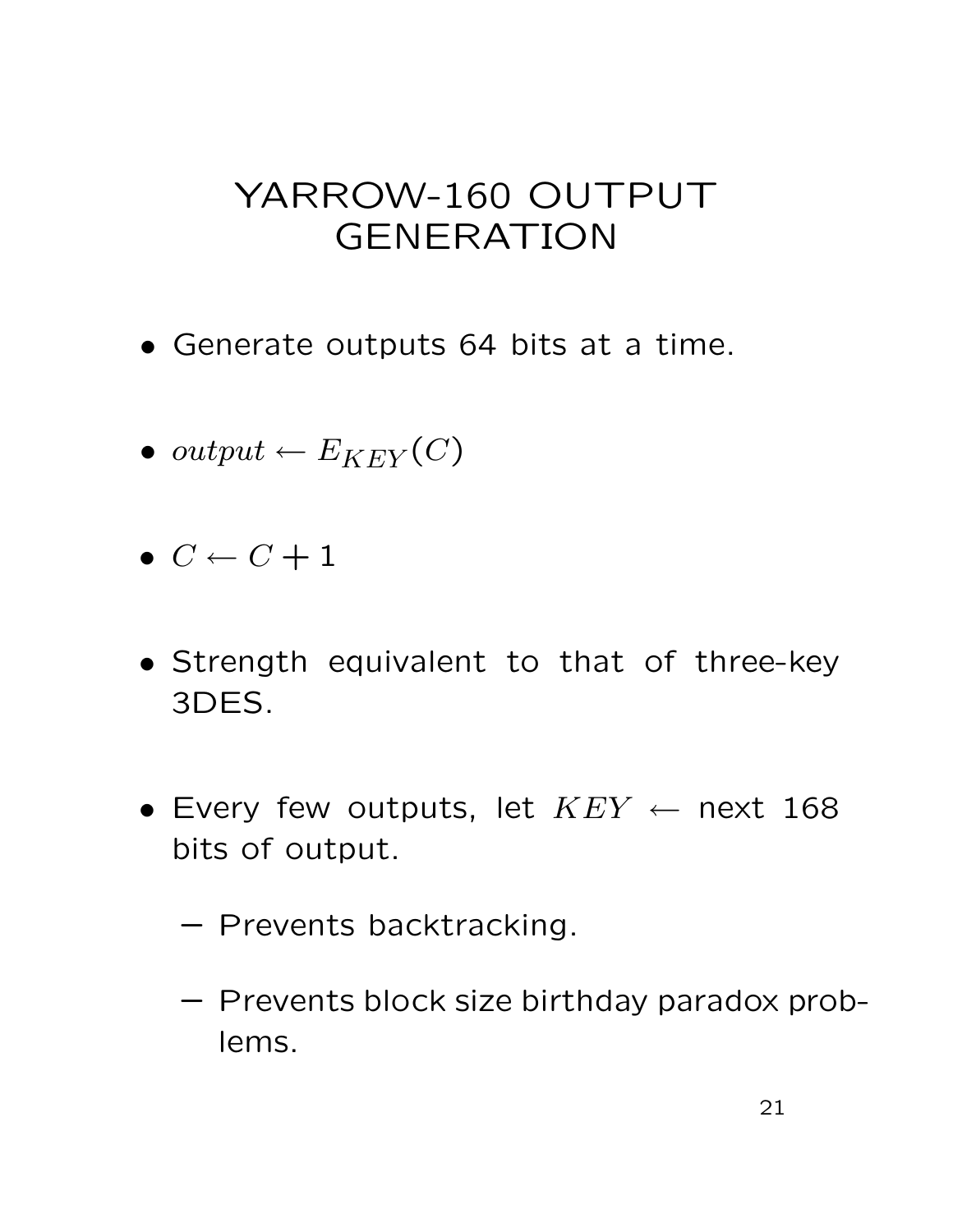### ATTACKS: SUMMARY

- Reseed mechanism design adds difficulty to guessed-entropy attack.
- Cryptanalysis attack resisted by triple-DES.
- Input attacks resisted by SHA1.
- Iterative guessing attacks resisted by two pools.
- Backtracking attacks resisted by rekeying 3DES every few output blocks.